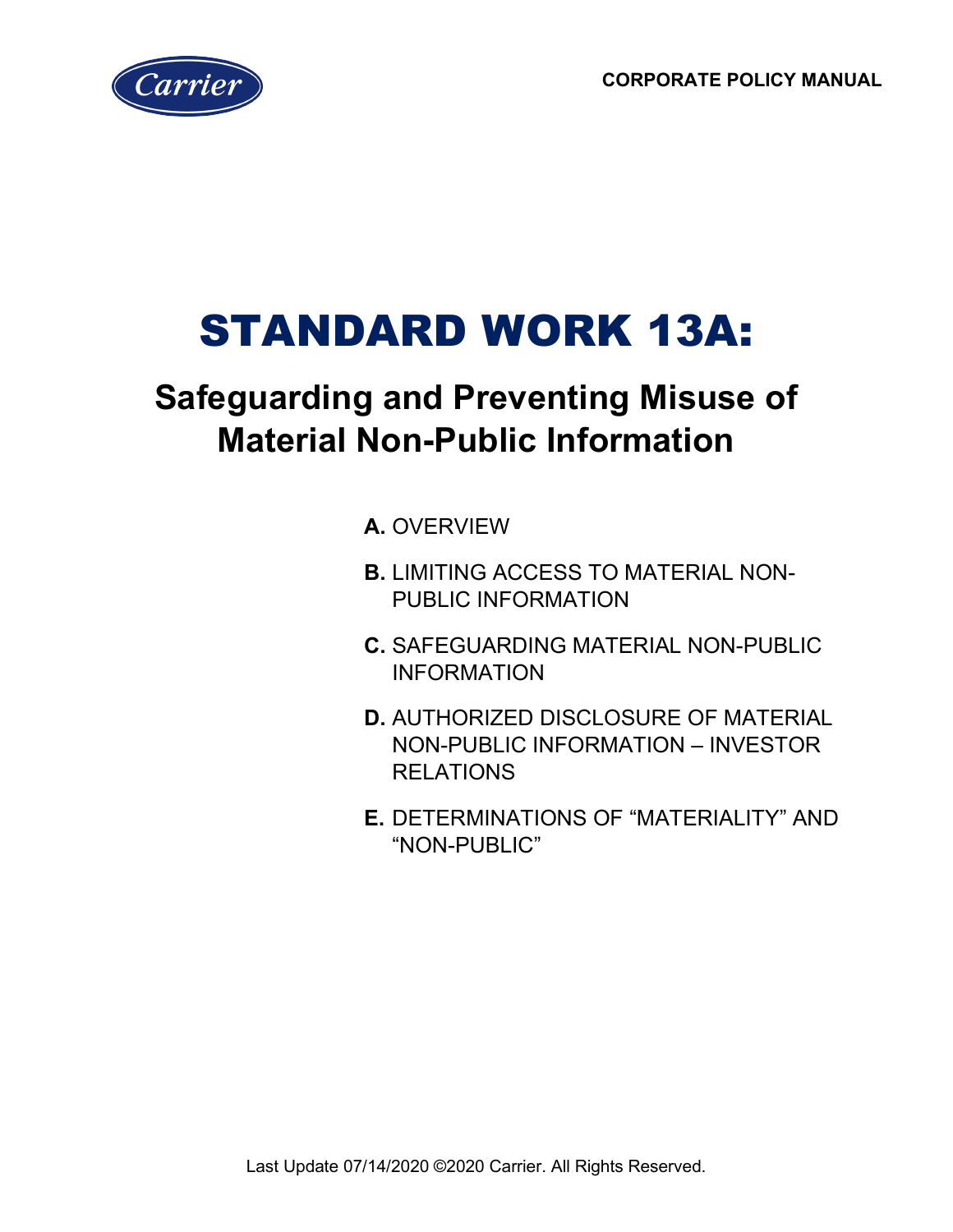

Capitalized terms used but not defined in this CPSW–12A shall have the meanings set forth in Carrier Corporate Policy Manual Sections 1 and 12.

## **A. OVERVIEW**

In addition to reputational harm, legal disputes, conflict of interests (see Carrier Code of Ethics and Carrier Policy Manual 7: Conflict of Interests) and disciplinary action, the improper use of Material Non-Public Information (e.g., insider and other improper trading practices, selective disclosure) by any Carrier director, officer, or employee exposes Carrier and the individuals involved to potential regulatory enforcement actions and significant criminal and civil liability under the securities and exchange laws. See Procedure & Guidelines 13B – Preventing Insider and Other Prohibited Securities Trading Practices; Procedures & Guidelines 13C – Investor Relations and Preventing Selective Disclosure (Regulation FD Compliance).

### **B. LIMITING ACCESS TO MATERIAL NON-PUBLIC INFORMATION**

Carrier officers and employees shall be afforded access to Material Non-Public Information (including such Information contained in draft press releases, filings, and statements) solely on a strict need-to-know basis.

#### **C. SAFEGUARDING MATERIAL NON-PUBLIC INFORMATION**

Carrier shall maintain controls (e.g., protected storage (physical and electronic), email and document markings, retention, etc.) designed to prevent unauthorized access to and improper use of Material Non-Public Information. See e.g., Carrier Policy Manual 10 – Intellectual Property and Proprietary Information; Carrier Policy Manual 14 – Corporate Governance and Records.

Carrier directors, officers, and employees shall safeguard Material Non-Public Information and any disclosure of such Information shall be made solely by designated Carrier personnel in accordance with Procedures & Guidelines 13C – Investor Relations and Preventing Selective Disclosure (Regulation FD Compliance) and Procedures & Guidelines 13D – Ensuring Timely and Accurate Disclosures and Reporting (Disclosure Controls and Procedures). Other disclosures (e.g., to outside consultants) may be made only with advance written authorization by Carrier Legal upon a showing of demonstrated need and subject to appropriate protection against unauthorized use or disclosure (e.g., written non-disclosure agreements). Persons outside the company include family, relatives, and business or social acquaintances. This prohibition includes disclosure of Non-Public Information about Carrier (whether or not Material Information) on the internet, social media/chat-rooms, or investor discussion forums, (e.g., Yahoo! Finance, Google